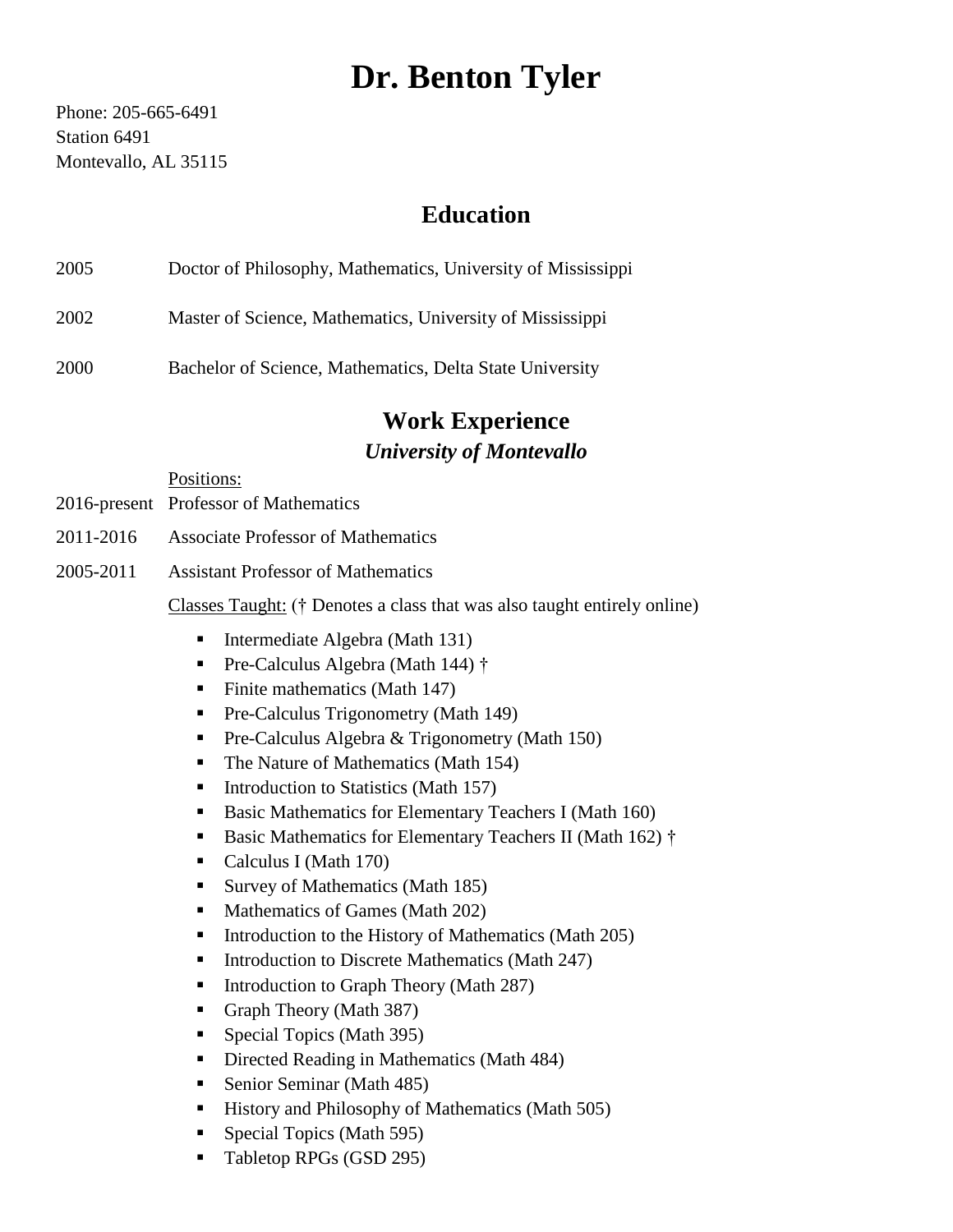- Exploring Lego (Honors 308)
- Undergraduate Research (UR 300)
- $\blacksquare$  Becoming 101 (UM 101)

Committee Work:

- Faculty Senate [2009-2014, 2017-present]
	- Faculty Senate President [2012-2013]
	- Governance & Senate Operations subcommittee (also served as chair) [2011- 2014]
	- Salary/Finance, Benefits and Resources subcommittee (also served as chair) [2009-2011, 2017-present]
	- Senate Governance and Operations committee [2021-present]
	- Faculty Overload compensation committee (ad hoc) [2018-2020]
	- Staff Senate Liaison [2019-2020]
- Student Life Committee [2018-present]
- Undergraduate Curriculum and Standards Committee [2011-2014]
- Traffic Appeals Committee (also served as chair) [2006-2018]
- Hall of Fame Committee [2014-present]
- Intercollegiate Athletics Committee (currently chair) [2006-present]
	- Sports Expansion subcommittee [2009-2010]
- Technology Advisory Council, alternate member [2009-2010]
- Hiring committee, Vice-President for Business Affairs [2015-2016]
- Hiring committee chair, Director of Athletics [2014]
- Hiring committee co-chair, Game Studies & Design Professor [2011]
- Hiring committees, numerous Department of Athletics positions [2006-2020]
- Hiring committees, Computer Science Professor positions [2018-2019, 2020-2021]
- Hiring committees, Mathematics Professor positions [2005-2008, 2011-2013, 2017-2019]
- Hiring committees (3), Instructor of Mathematics positions [2015-2016, 2018, 2021]
- Hiring committees (over 20), Department of Athletics positions [2014-2021]
- Interdisciplinary Studies major development committee [2010-2011]
- Numerous Teacher Education Program (TEP) committees [2006-2016]
- **•** Space Utilization Committee [2012-2013]
- President's Cabinet [2012-2013]
- General Education Review Committee [2012-2015]
- RPM Committee [2015]

Other Service and Activities:

- Faculty Athletics Representative [2014-present]
- Faculty Adviser, Montevallo Organization of Gaming (MOG) [2005-present]
- Faculty Co-Adviser, University of Montevallo Cosplay Association (UMCA) [2015- 2019]
- Assisted in establishing and helping to maintain the Game Studies & Design minor at Montevallo
- Assisted in establishing and funding the Peggy G. Tyler Memorial Scholarship at the University of Montevallo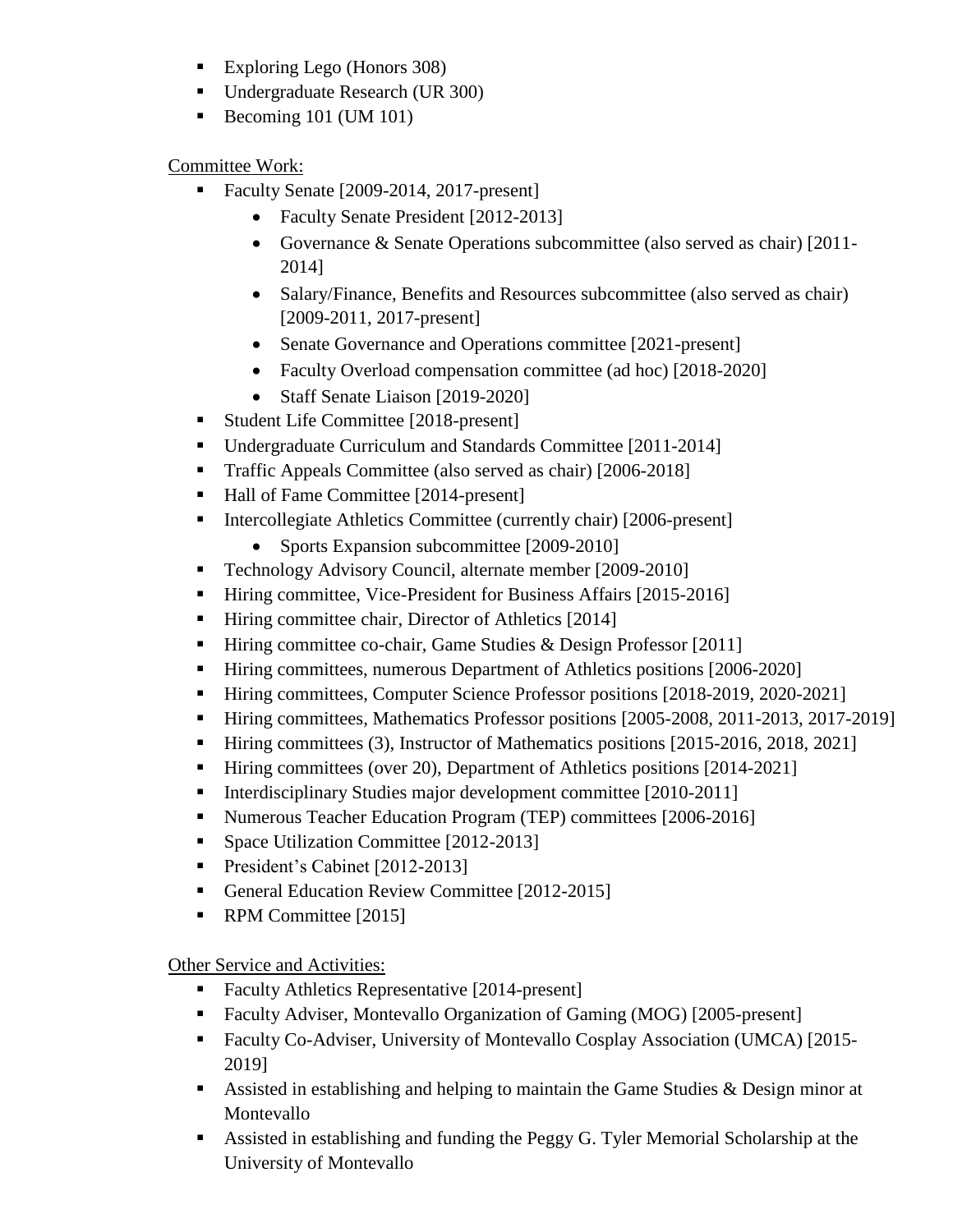- Assisted in establishing and funding the Melanie Tyler Owen Memorial Scholarship at Delta State University
- Assisted in developing two proposals for a Computer Science major and minor, the first of which was rejected and the second of which was accepted
- Advised roughly thirty-two mathematics senior seminar projects
- Advised several undergraduate research projects
- Served as the coordinator for selecting recipients for various mathematics scholarships
- Served as the academic adviser for numerous students, including mathematics and nonmathematics majors
- Ran a week-long games summer camp for Birmingham middle school children [2015]
- Served in numerous volunteer activities as a member of the Alabama Garrison of the  $501<sup>st</sup>$ . These activities include raising money for various charities, as well as volunteering with events at Birmingham Children's Hospital, Pinson public library, Hoover public library, Alabaster public library, and other places.
- Worked at numerous recruiting events during the school year, on weekends, and over the summer for the mathematics program
- Worked at numerous events recruiting for the Game Studies and Design minor. These events include Play-On-Con, Alabama Phoenix Festival, Kami-Con, Birmingham Game Days, Game-O-Rama, and Dice-Tower Con
- Gave several guest talks to various classes at the University of Montevallo
- Participated and won the  $12<sup>th</sup>$  annual life raft debate
- **•** Participated in the  $13<sup>th</sup>$  annual Life Raft Debate
- Spoke to students at Montevallo High School
- Worked with the Future Falcons and gave lectures to middle school students involved with the program
- Gave a lecture to students from the Jewish Day School of Birmingham
- Worked as a volunteer judge for the Greek Week games
- Served as a judge at the Baptist Student Union's Mr. Motown competition
- Assisted in establishing a mathematics trail for local high school students
- Took University of Montevallo mathematics majors to the University of Mississippi on trips to explore the graduate program in mathematics

Training sessions completed:

- Basic & Advanced Canvas
- Canvas for online courses
- ProctorU
- Consent & Respect: Sexual Misconduct Training (several times)
- Active Shooter Response Training
- Developing Digital Course Materials
- What UM Students Want Faculty to Know
- IS&T Digital Security Training

### **Honors and Awards**

• Course Development Grant for developing and teaching an online section of Math 144 for Summer of 2018